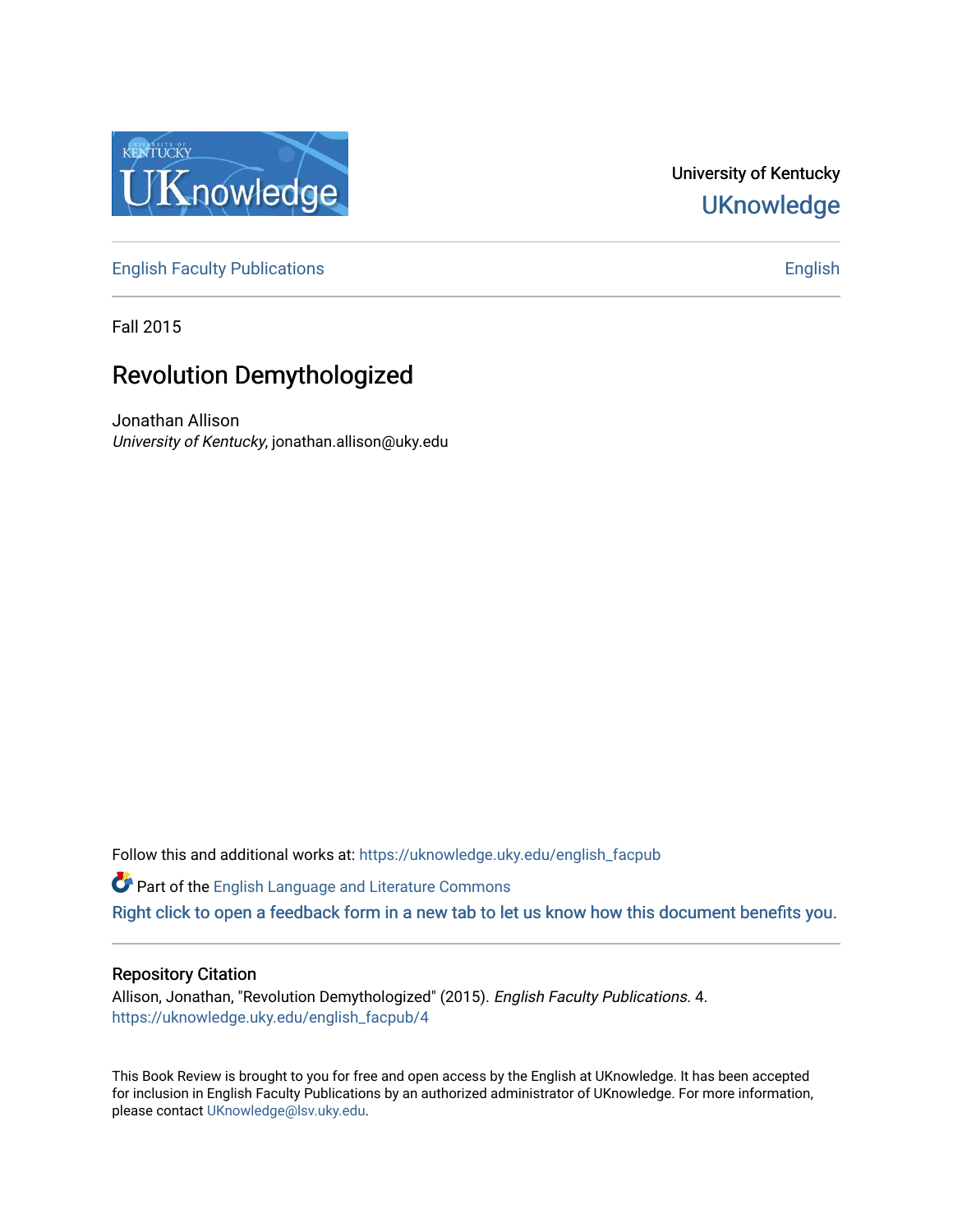## Revolution Demythologized

## Notes/Citation Information

Published in Sewanee Review, v. 123, no. 4, p. lxi-lxiv.

Copyright © 2015 The Johns Hopkins University Press. This article first appeared in Sewanee Review, Volume 123, Issue 4, Fall, 2015, pages lxi-lxiv.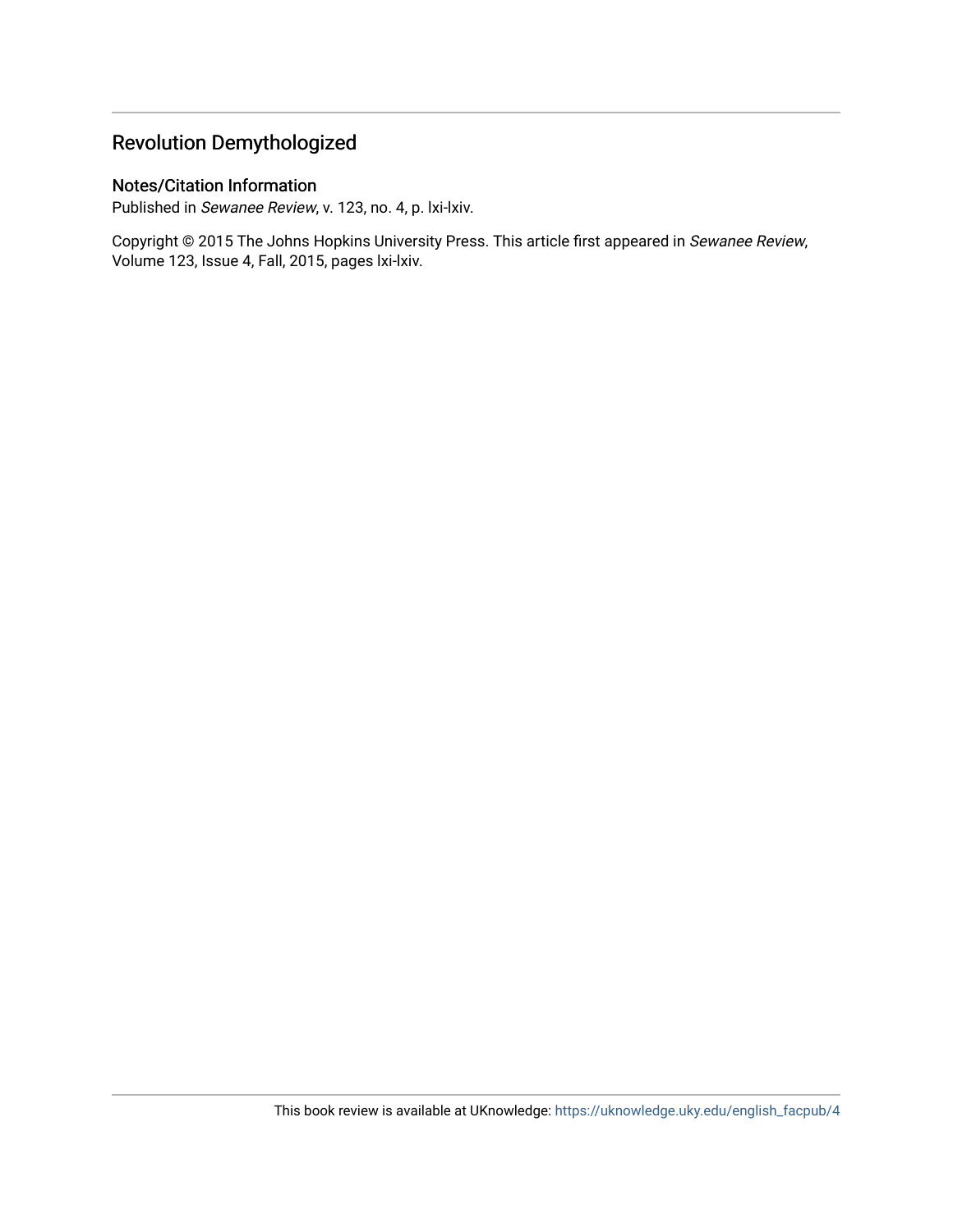## CURRENT BOOKS IN REVIEW

#### **REVOLUTION** demythologized

*Vivid Faces: The Revolutionary Generation in Ireland, 1890–1923*  by Roy Foster (Norton, 2015. 480 pages. \$29.95)

Next year will witness the centenary celebrations in Ireland of the 1916 rebellion that would change the political and cultural landscape of Ireland forever, and which in effect led to the Sinn Fein electoral victory of 1918, the Anglo-Irish War of 1919–21, and the Irish Civil War that followed. For many people, the 1916 Easter Rising contains the origins of the modern Irish state which gained official status in 1937. The leaders of the Rising, sixteen of whom were executed by the British in the aftermath of the rebellion, became national heroes in the pantheon of Irish history. In the words of W. B. Yeats, they were "changed utterly" as they assisted in the birth of the "terrible beauty" of that Easter week.

There is a considerable literature on the revolutionary period in modern Ireland (1890–1923) and a large body of work on the cultural revival (which almost exactly coincides with that period). *Vivid Faces: The Revolutionary Generation in Ireland, 1890–1923* by Roy Foster is a brilliant and original contribution to the study of the period, focused initially on the time before the rebellion, what Foster calls the "pre-revolution," with the aim of discovering what the rebels thought and felt they were doing. Few historians would take seriously Thomas Carlyle's notion of history as "the sum of innumerable

biographies," but Foster's skill as a biographer has served him well in this fascinating account, which resembles in some ways a group biography. This is an extraordinary portrait of a generation, including the best-known figures of the period such as Patrick Pearse, Eamon De Valera, and Roger Casement, but also friends and family members of the major players. Foster draws from many contemporary sources, including personal correspondence and diaries, and he has mined the resources of the National Library of Ireland, the National Archives of Ireland (Dublin), the National Archives of Great Britain (Kew), the Military Archives of Ireland, the Archives of University College Dublin, Trinity College Dublin, and many other libraries. In so doing he has produced a vital record of the revolutionary period. The focus is on individuals and private lives, as well as on amatory relationships and friendships; as Foster writes, "the changes that convulse society do not appear from nowhere; they happen first in people's minds, and through the construction of a shared culture."

Widely regarded as one of the foremost Irish historians of his generation, Foster is the Carroll Professor of Irish History at Oxford University and is author of many books, including the standard history of the period, *Modern Ireland 1600–1972*; *The Irish Story: Telling Tales and Making It Up in Ireland*; and *Paddy and Mr. Punch: Connections in Irish and English History*. He has also written lives of Charles Stewart Parnell and Lord Randolph Churchill, as well as the magisterial two-volume life of Yeats: *The Apprentice Mage*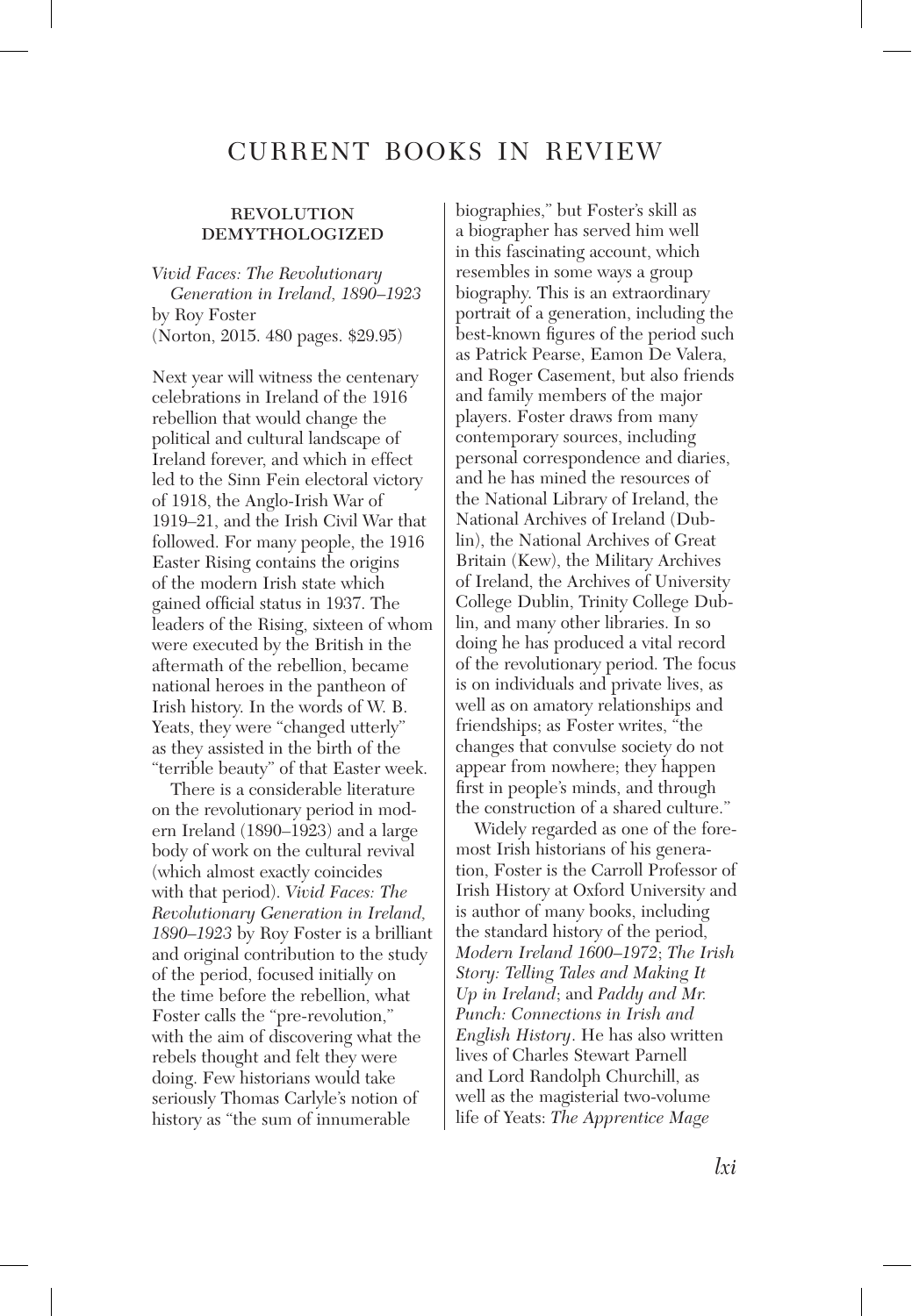and *The Arch-Poet*—a work which offers proof of Foster's talents as a biographer and literary critic as well as his authority as a historian of the late Victorian and modern periods. A brilliant political historian, he is also a major historian of culture and of the dynamic intersection (so vividly embodied in modern Ireland) between political and cultural change.

The title, *Vivid Faces*, is taken from Yeats's "Easter 1916," which opens with the declaration:

I have met them at close of day Coming with vivid faces From counter or desk among grey

Eighteenth-century houses.

These were the participants before they had been changed by the revolutionary events celebrated (and questioned) in the poem, which famously declares the rebels' hearts had been turned to stone by the sacrifice they and their nation had made. Yeats's friend Maud Gonne questioned this characterization at the time, claiming that political commitment does not turn you to stone, but makes you fully human. This debate is likely to continue in our present age of radicalization, but the texture and immediacy of the personal lives of the revolutionaries is decisively revealed in the course of Foster's study, which aims, in the author's words, to "strip back the layers of martyrology and posthumous rationalization."

As the historian F. S. L. Lyons wrote long ago, the Easter Rising seemed to cast a spell on a whole culture, which was persuaded to see 1916 as the turbulent, violent, and necessary event that was *fons et origo* of modern Ireland—a spell which made it difficult for historians and others who strained to give an objective and nuanced account of the period. Yeats himself contributed to the casting of this spell in his poetic account of the period between the death of Parnell in 1891 and the events of Easter week (what he called "a long gestation"), and yet even he introduced a note of skepticism in his question: "Was it needless death after all?" The spell led to simplistic hagiography of the participants, and the mythology of 1916 became a permanent part of the memory of the country, which in taking up arms became (in the words of the song) "a nation once again."

Foster's book is written with great narrative verve, with a lively, counterhagiographic tendency to point out the absurdities, pomposities, and petty jealousies of his subjects. For example, Patrick Pearse was "seen by many as erratic, unstable and (in Hobson's word) 'abnormal,'" and there are comic moments, as in this portrait of Thomas MacDonagh, fighting from his redoubt in Jacob's (biscuit) factory: "Sleep deprivation, isolation from other spheres of insurrectionary activity, and possibly the unrelieved diet of cake and biscuits made MacDonagh an erratic leader." And will Cesca Trench's reputation ever fully recover from this? "[So] ecstatic at the time of the Howth gun-running, and given to much self-congratulatory Anglophobic ranting, [she] found herself appalled at the carnage of the Rising." Shaped according to theme rather than strict chronology, the book is divided into nine chapters with quasi-novelistic titles such as "Loving," "Arming," "Reckoning," and "Remembering."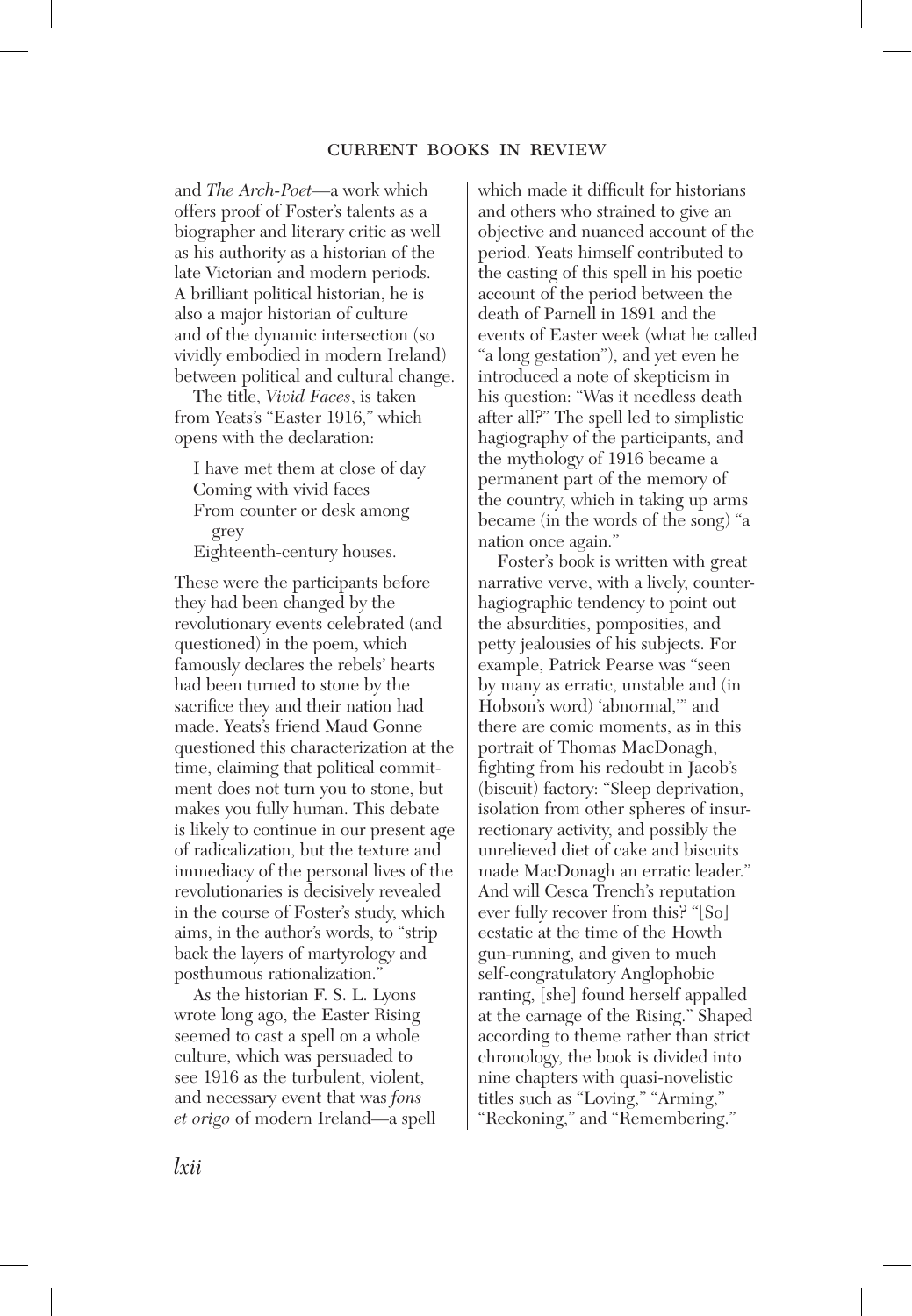In the opening chapter, "Fathers and Children," Foster proposes that this generation felt profound unease with the values of their predecessors: "Those who made the revolution knew they were different from their parents." Rebelling against the politics of John Redmond's Irish Parliamentary Party, which sought "Home Rule" by constitutional means, they pursued the ideal of independence by physical force. They were "alienated not only from British rule but from the values and ambitions of their parents." Foster's subjects are not only idealistic teachers, trades unionists, and agitating members of the working and lower-middle classes, they also include sons and daughters of the Catholic gentry, of the Presbyterian middle-class, and of the Anglo-Irish Ascendancy. Often rebelling against the bourgeois and upper-class values of comfortable and prosperous family backgrounds, they embraced socialism, feminism, nationalism, paramilitarism, and frequently married the kinds of radical nationalist intellectuals whom their parents would have deemed unsuitable.

In "Education" the author explores the role of formal education in shaping the political values of young people. Of course, family life plays a part in the shaping of character, but it is clear that Pearse's St. Enda's school for boys was singularly Republican in orientation, and no fewer than thirty combatants fighting in the rebel hq in Dublin in 1916 were former pupils of that school. The legendary influence of the Christian Brothers is acknowledged, and Foster gives some credence to Todd Andrews's claim that "without the groundwork of the Christian Brothers' schooling it

is improbable that there would ever have been a 1916 Rising."

In the chapter titled "Playing" the buildup to rebellion is set against the rich background of theaters and drama groups in the Ireland of the time, not only in Dublin but in many provincial centers like Cork and Belfast, where Bulmer Hobson ran the Ulster Literary Theatre. It is well known that Yeats and Lady Gregory's production of *Cathleen ni Houlihan* inspired audience members to a patriotic fervor, but the landscape of the "theatre of revolt" was wider and more varied than that. Drama was regarded as a highly politicized art form, capable of teaching moral and history lessons, and of awakening an audience to a heightened sense of the aspirations of the national community. Plays caused riots because people took drama seriously, and a surprising number of combatants in 1916 turned out to be amateur thespians, playwrights, and directors of folksy Hibernian plays. Indeed it was claimed there was a theatrical element to the Rising itself, and Foster observes that "more than one commentator would point to the choreographed nature of the event, as if the theatre had taken to the streets."

Beyond the theater, the cultural sphere was bristling with authors, journalists, and propagandists eagerly pursuing the dynamic connection between politics and the arts; writing was inevitably a politicized and engaged sphere. The chapter "Writing" explores with deftness the impact of literary culture more generally, from the radical bookshops like Tom Clarke's shop on 75A Great Britain Street, to anti-conscription pamphlets, to the radical journals